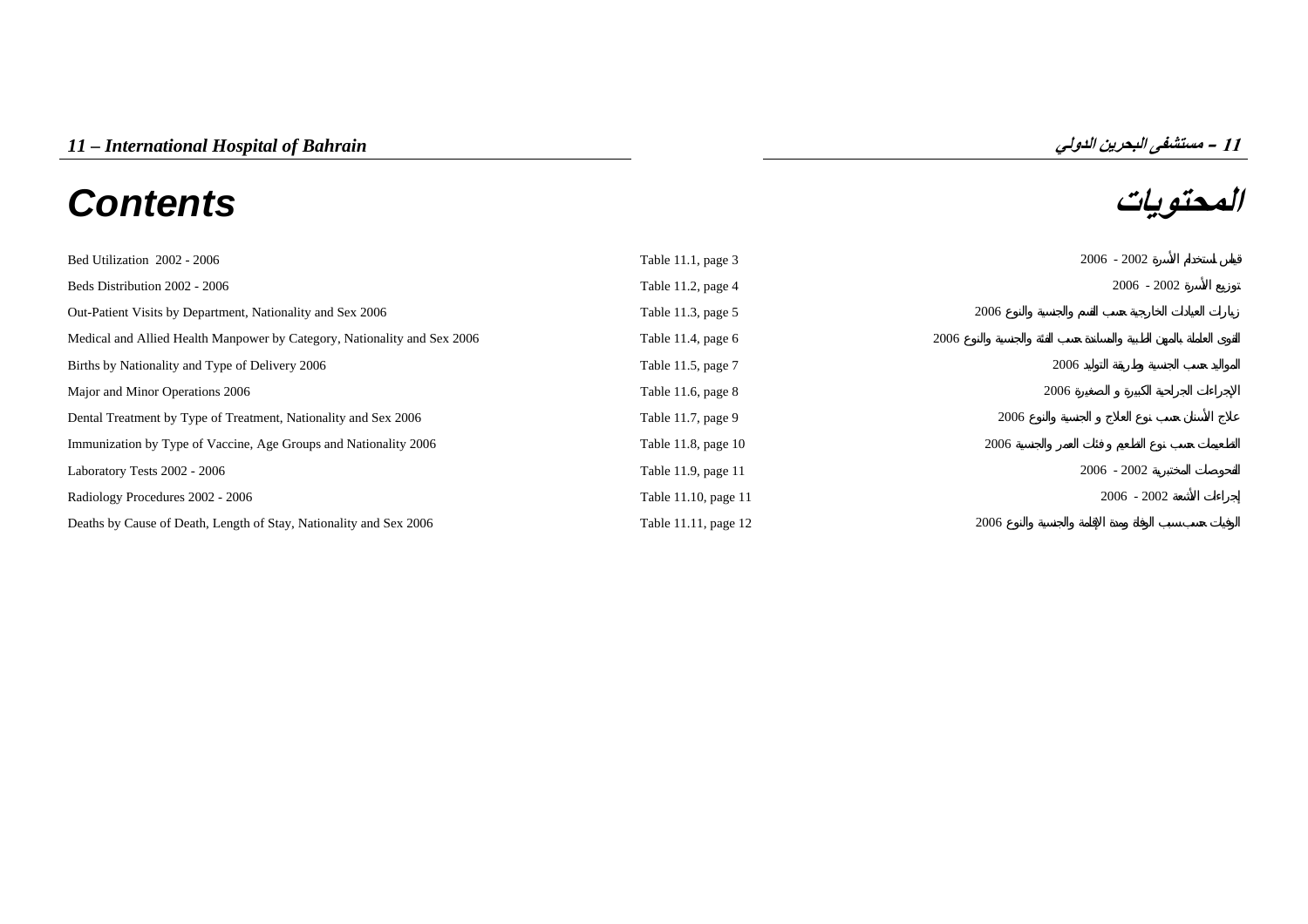## **Table 11.1 2006 - 2002Bed Utilization 2002 - 2006**

<span id="page-1-0"></span>

| <b>Description</b>      | 2006   | 2005   | 2004   | 2003   | <i><b>2002</b></i> |
|-------------------------|--------|--------|--------|--------|--------------------|
| Total admissions        | 3,589  | 3,606  | 3,570  | 2,378  | 1,831              |
| Total discharges        | 3,582  | 3,596  | 3,448  | 2,367  | 1,824              |
| Number of beds          | 57     | 57     | 57     | 57     | 57                 |
| Bed days available      | 20,805 | 20,805 | 20,862 | 20,805 | 20,805             |
| Patient days-overnight  | 6,812  | 7,102  | 7,050  | 5,916  | 4,018              |
| Patients days < 1 day   | 1,745  | 1,768  | 1,606  | 958    | 782                |
| Total patients days     | 8,557  | 8,870  | 8,656  | 6,874  | 4,800              |
| Bed occupancy rate      | 41.1   | 42.6   | 41.5   | 33.0   | 23.1               |
| Turnover rate           | 62.8   | 63.1   | 60.5   | 41.5   | 32.0               |
| Turnover interval       | 3.4    | 3.3    | 3.5    | 5.9    | 8.8                |
| Average daily admission | 9.8    | 9.9    | 9.8    | 6.5    | 5.0                |
| Average daily discharge | 9.8    | 9.9    | 9.4    | 6.5    | 5.0                |
| Average length of stay  | 2.4    | 2.5    | 2.5    | 2.9    | 2.6                |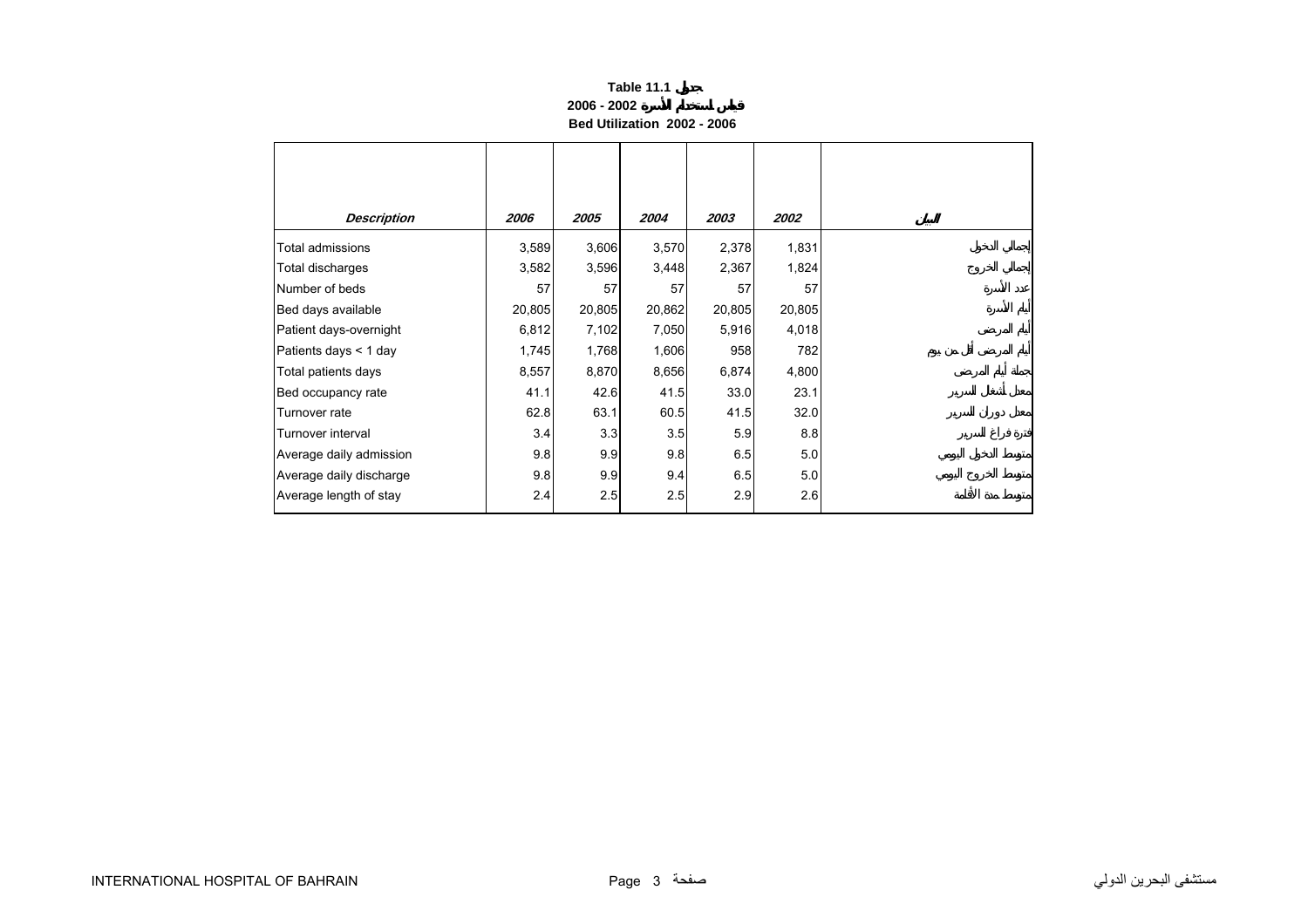## **Table 11.2 2006 - 2002 Beds Distribution 2002 - 2006**

<span id="page-2-0"></span>

| <b>Service</b>                   | 2006 | 2005 | 2004 | 2003 | 2002 |  |
|----------------------------------|------|------|------|------|------|--|
| Private Ward (VIP)               |      | r    | ົ    |      |      |  |
| Intensive care unit              | 4    |      | 4    | 4.   |      |  |
| Medical / Surgical               | 29   | 29   | 29   | 29   | 29   |  |
| Obstetrics / Gynecology          | 22   | 22   | 22   | 22   | 22   |  |
| <b>Total</b>                     | 57   | 57   | 57   | 57   | 57   |  |
| Special Care Baby Unit / Nursery | 12   | 12   | 8    | 8    | 8    |  |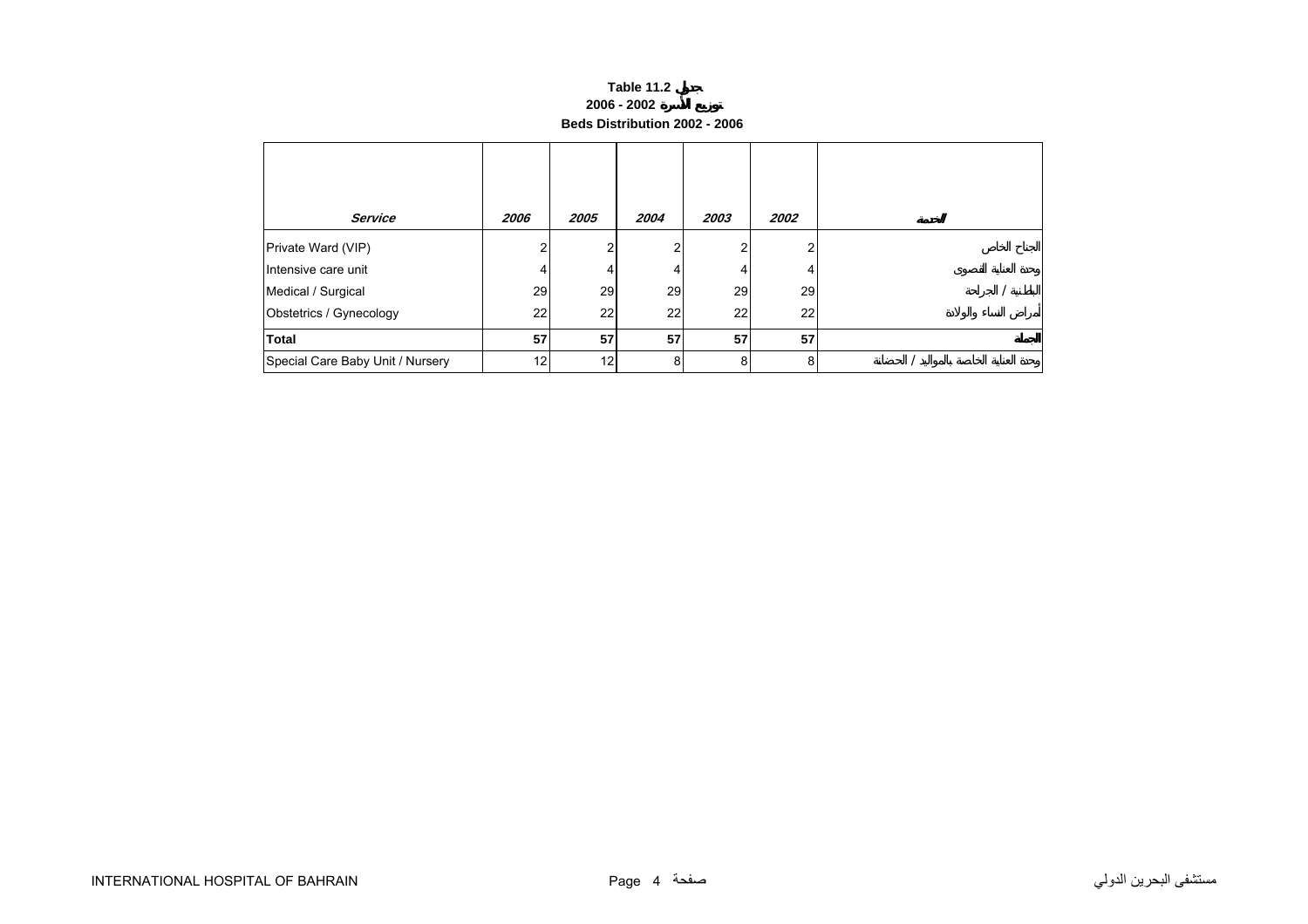# **2006Out-Patient Visits by Department, Nationality and Sex 2006**

<span id="page-3-0"></span>

|                             | <b>Total</b> |        |             | Non-Bahraini |        |             | <b>Bahraini</b> |        |             |  |
|-----------------------------|--------------|--------|-------------|--------------|--------|-------------|-----------------|--------|-------------|--|
|                             |              |        |             |              |        |             |                 |        |             |  |
|                             |              |        |             |              |        |             |                 |        |             |  |
| <b>Department</b>           | <b>Total</b> | Female | <b>Male</b> | <b>Total</b> | Female | <b>Male</b> | <b>Total</b>    | Female | <b>Male</b> |  |
| A & E Clinic                | 6,538        | 3,259  | 3,279       | 2,264        | 1,067  | 1,197       | 4,274           | 2,192  | 2,082       |  |
| <b>General Practice</b>     | 4,064        | 1,910  | 2,154       | 2,180        | 1,001  | 1,179       | 1,884           | 909    | 975         |  |
| Dental                      | 5,665        | 3,087  | 2,578       | 2,560        | 1,239  | 1,321       | 3,105           | 1,848  | 1,257       |  |
| Medical                     | 4,400        | 2,740  | 1,660       | 1,383        | 670    | 713         | 3,017           | 2,070  | 947         |  |
| Obstetrics & Gynecology     | 5,966        | 5,921  | 45          | 2,129        | 2,120  | 9           | 3,837           | 3,801  | 36          |  |
| Genitourinary               | 2,685        | 614    | 2,071       | 1,160        | 259    | 901         | 1,525           | 355    | 1,170       |  |
| Paediatrics                 | 20,568       | 9,369  | 11,199      | 7,984        | 3,725  | 4,259       | 12,584          | 5,644  | 6,940       |  |
| Surgical                    | 2,347        | 1,007  | 1,340       | 682          | 299    | 383         | 1,665           | 708    | 957         |  |
| Orthodentic                 | 738          | 423    | 315         | 325          | 160    | 165         | 413             | 263    | 150         |  |
| Orthopedics                 | 6,521        | 3,018  | 3,503       | 2,129        | 905    | 1,224       | 4,392           | 2,113  | 2,279       |  |
| E.N.T.                      | 5,161        | 2,545  | 2,616       | 1,816        | 858    | 958         | 3,345           | 1,687  | 1,658       |  |
| Dermatology                 | 2,733        | 1,421  | 1,312       | 1,119        | 550    | 569         | 1,614           | 871    | 743         |  |
| Psychiatric                 | 3,088        | 1,807  | 1,281       | 827          | 399    | 428         | 2,261           | 1,408  | 853         |  |
| Ophthalmology               | 3,693        | 1,764  | 1,929       | 1,427        | 644    | 783         | 2,266           | 1,120  | 1,146       |  |
| I.V.F.                      | 671          | 636    | 35          | 290          | 278    | 12          | 381             | 358    | 23          |  |
| Neurology                   | 1,387        | 743    | 644         | 415          | 211    | 204         | 972             | 532    | 440         |  |
| Plastic Surgery             | 857          | 562    | 295         | 354          | 236    | 118         | 503             | 326    | 177         |  |
| Cardiology                  | 2,936        | 1,288  | 1,648       | 1,293        | 435    | 858         | 1,643           | 853    | 790         |  |
| Gastroenterology            | 2,009        | 913    | 1,096       | 575          | 204    | 371         | 1,434           | 709    | 725         |  |
| Geriatrics                  | 651          | 361    | 290         | 136          | 72     | 64          | 515             | 289    | 226         |  |
| Neurosurgery                | 625          | 310    | 315         | 210          | 89     | 121         | 415             | 221    | 194         |  |
| Rheumatology                | 1,995        | 1,392  | 603         | 463          | 243    | 220         | 1,532           | 1,149  | 383         |  |
| Respiratory (Pulmonology)   | 2,327        | 1,331  | 996         | 749          | 385    | 364         | 1,578           | 946    | 632         |  |
| Diabetology & Endocrinology | 566          | 339    | 227         | 271          | 153    | 118         | 295             | 186    | 109         |  |
| <b>Total</b>                | 88,191       | 46,760 | 41,431      | 23,467       | 11,786 | 11,681      | 37,381          | 20,269 | 17,112      |  |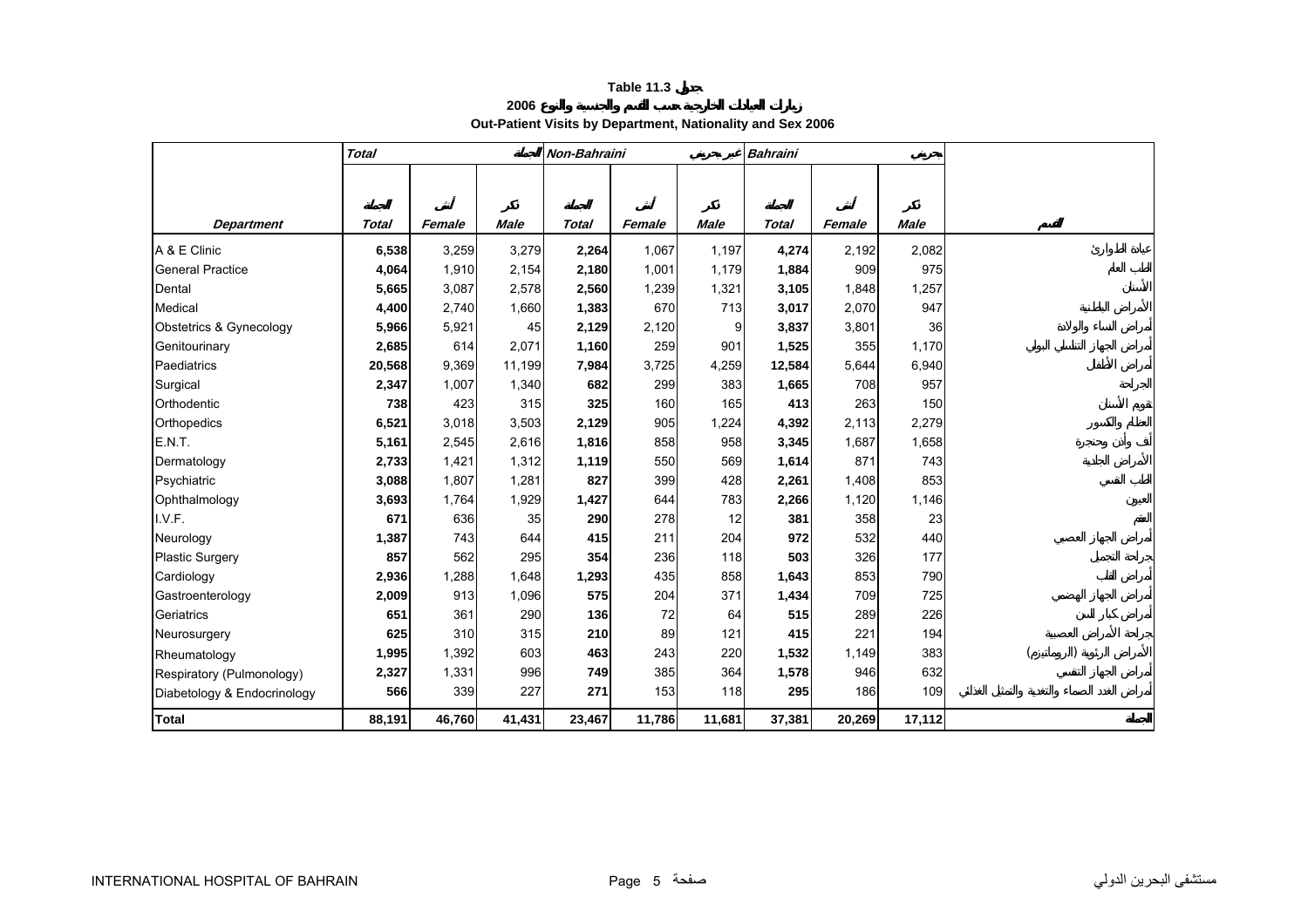## **جدول 11.4 Table القوى العاملة بالمهن الطبية والمساندة حسب الفئة <sup>و</sup> الجنسية <sup>و</sup> النوع <sup>2006</sup> Medical and Allied Health Manpower by Category, Nationality and Sex 2006**

<span id="page-4-0"></span>

|                                                         | <b>Total</b> |                |      | Non-Bahraini |        |      | <b>Bahraini</b> |        |             |  |
|---------------------------------------------------------|--------------|----------------|------|--------------|--------|------|-----------------|--------|-------------|--|
|                                                         |              |                |      |              |        |      |                 |        |             |  |
| Category                                                | Total        | Female         | Male | <b>Total</b> | Female | Male | <b>Total</b>    | Female | <b>Male</b> |  |
| Physicians                                              | 62           | 16             | 46   | 57           | 14     | 43   |                 |        |             |  |
| Dentists                                                | 5            |                |      |              |        |      |                 |        |             |  |
| Nurses*                                                 | 58           | 51             |      | 57           | 50     |      |                 |        |             |  |
| <b>Practical Nurses</b>                                 |              |                |      |              |        |      |                 |        |             |  |
| Pharmacists & Technicians                               | 6            | $\sqrt{2}$     |      |              |        |      |                 |        |             |  |
| Dental Hygienists & Technicians                         |              |                |      |              |        |      |                 |        |             |  |
| Laboratory Technologists & Technicians                  | 6            |                |      | n            |        |      |                 |        |             |  |
| Radiographers and Technicians                           | 6            | $\overline{c}$ |      |              |        |      |                 |        |             |  |
| Physiotherapists, Occupational Therapists & Technicians |              |                |      |              |        |      |                 |        |             |  |
| Audio Visual Technician                                 |              |                |      |              |        |      |                 |        |             |  |
| Electro Cardiogram technician                           |              |                |      |              |        |      |                 |        |             |  |
| <b>Optical Technician</b>                               |              |                |      |              |        |      |                 |        |             |  |
| Paramedic and Respiratory Specialist                    |              |                |      |              |        |      |                 |        |             |  |

*\* Nurses excluding practical nurses and other grades below staff nurse .* . : *\**

INTERNATIONAL HOSPITAL OF BAHRAIN Page 6 صفحة الدولي البحرين مستشفى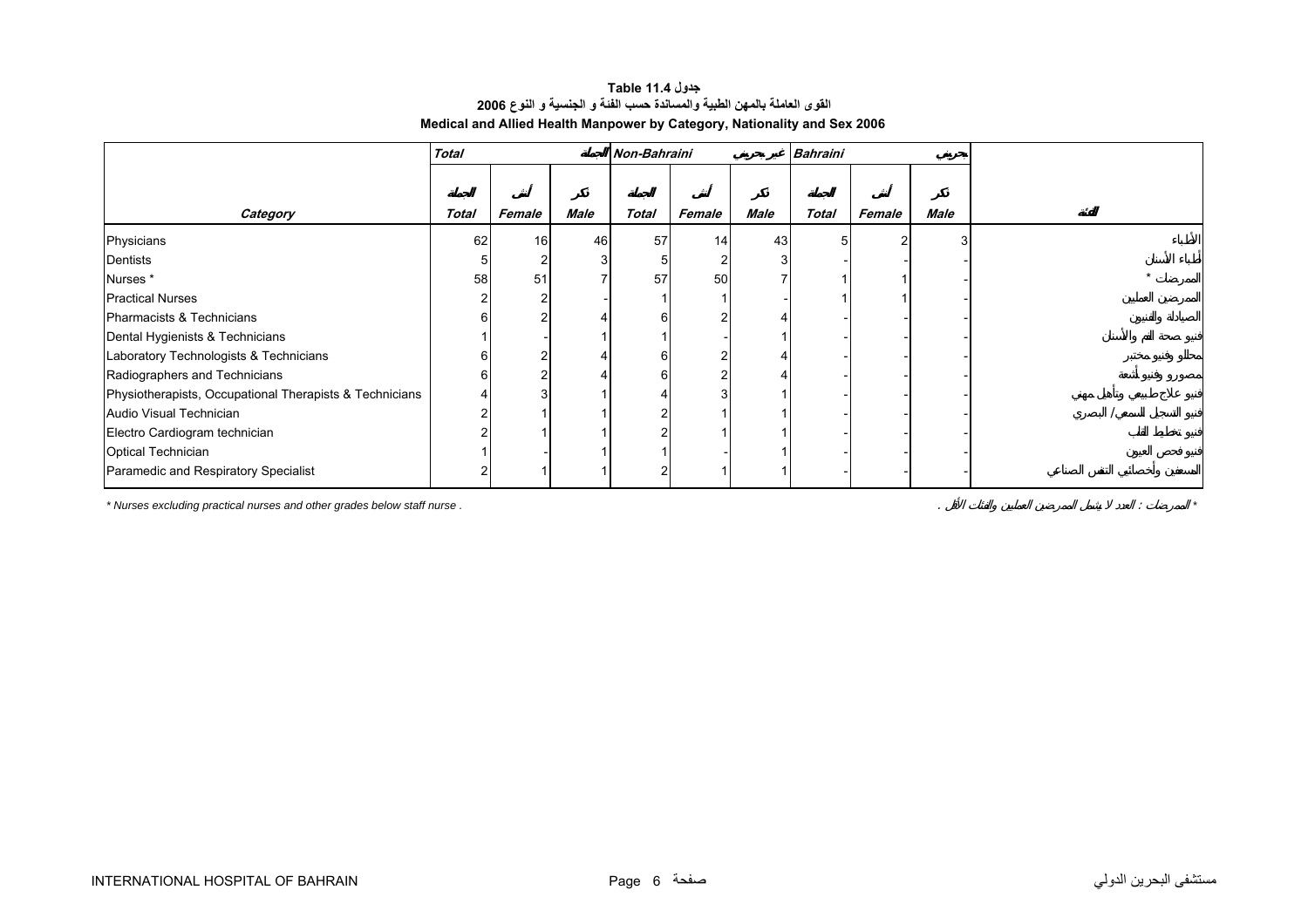**2006**

**Births by Nationality and Type of Delivery 2006** 

<span id="page-5-0"></span>

|                           |               |               |                   | <b>Live Births</b>   |               |                      |               |  |
|---------------------------|---------------|---------------|-------------------|----------------------|---------------|----------------------|---------------|--|
| <b>Births</b>             |               |               |                   | <b>Premature</b>     |               | <b>Full Term</b>     |               |  |
|                           |               |               |                   |                      |               |                      |               |  |
| Nationality / type        | <b>Total</b>  | <b>Still</b>  | <b>Total Live</b> | <b>Congenital</b>    | <b>Normal</b> | Congenital           | <b>Normal</b> |  |
| of delivery               | <b>Births</b> | <b>Births</b> | <b>Births</b>     | <b>Abnormalities</b> |               | <b>Abnormalities</b> |               |  |
| <b>Bahraini</b>           |               |               |                   |                      |               |                      |               |  |
| Normal Delivery           |               |               |                   |                      |               |                      |               |  |
| Vertex                    | 73            |               | 72                |                      |               | 1                    | 70            |  |
| <b>Breech</b>             | 1             |               | 1                 |                      |               |                      |               |  |
|                           |               |               |                   |                      |               |                      |               |  |
| <b>Assisted Delivery</b>  |               |               |                   |                      |               |                      |               |  |
| Vacuum                    |               |               |                   |                      |               |                      |               |  |
| Forceps                   |               |               |                   |                      |               |                      |               |  |
| Caesarian section         | 63            |               | 63                |                      | 6             |                      | 57            |  |
| <b>Total Bahraini</b>     | 137           | 1             | 136               |                      | 7             | 1                    | 128           |  |
| Non-Bahraini              |               |               |                   |                      |               |                      |               |  |
| Normal Delivery           |               |               |                   |                      |               |                      |               |  |
| Vertex                    | 17            |               | 17                |                      |               |                      | 17            |  |
| <b>Breech</b>             |               |               |                   |                      |               |                      |               |  |
|                           |               |               |                   |                      |               |                      |               |  |
| <b>Assisted Delivery</b>  |               |               |                   |                      |               |                      |               |  |
| Vacuum                    |               |               |                   |                      |               |                      |               |  |
| Forceps                   |               |               |                   |                      |               |                      |               |  |
| Caesarian section         | 31            |               | 31                | 2                    | 6             |                      | 22            |  |
| <b>Total Non-Bahraini</b> | 48            |               | 48                | $\mathbf{2}$         | 6             | 1                    | 39            |  |
| <b>Grand Total</b>        | 185           | 1             | 184               | $\mathbf{2}$         | 13            | 2                    | 167           |  |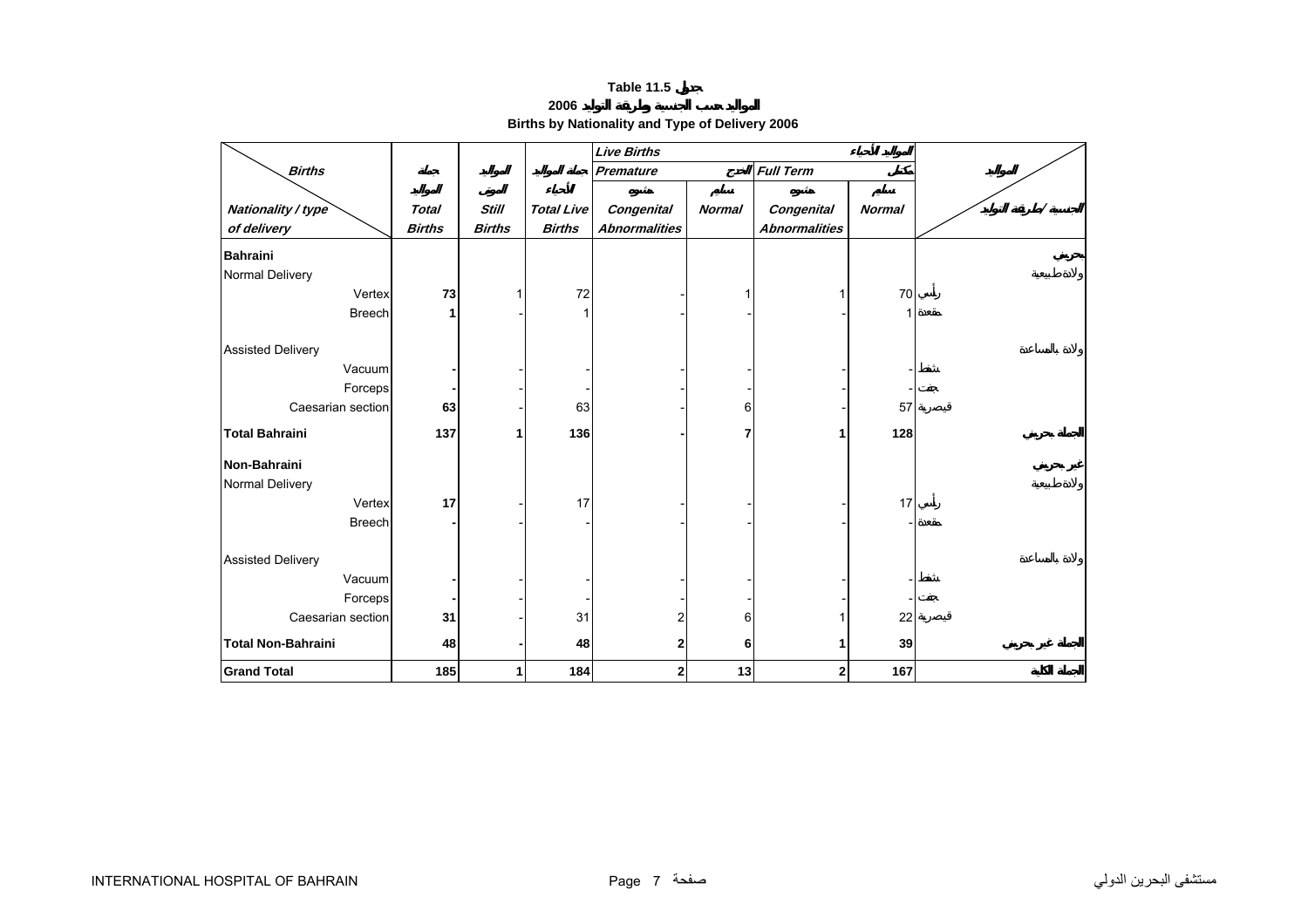## **2006**

# **Major and Minor Operations 2006**

<span id="page-6-0"></span>

|                        | <b>Procedure Type</b> |       |       |
|------------------------|-----------------------|-------|-------|
|                        |                       |       |       |
|                        |                       |       |       |
| <b>Department</b>      | Total                 | Minor | Major |
| <b>General Surgery</b> | 231                   | 159   | 72    |
| Orthopedics & Fracture | 175                   | 86    | 89    |
| Urology                | 227                   | 199   | 28    |
| Plastic Surgery        | 92                    | 48    | 44    |
| Paediatrics            | 208                   | 63    | 145   |
| Ear, Nose & Throat     | 75                    | 29    | 46    |
| Opthalmology           | 90                    | 69    | 21    |
| Gynecology             | 112                   | 12    | 100   |
| <b>Obstetrics</b>      | 24                    | 9     | 15    |
| Dental                 | 205                   | 205   |       |
| Endoscopies            | 17                    | 7     | 10    |
| Total                  | 1,456                 | 886   | 570   |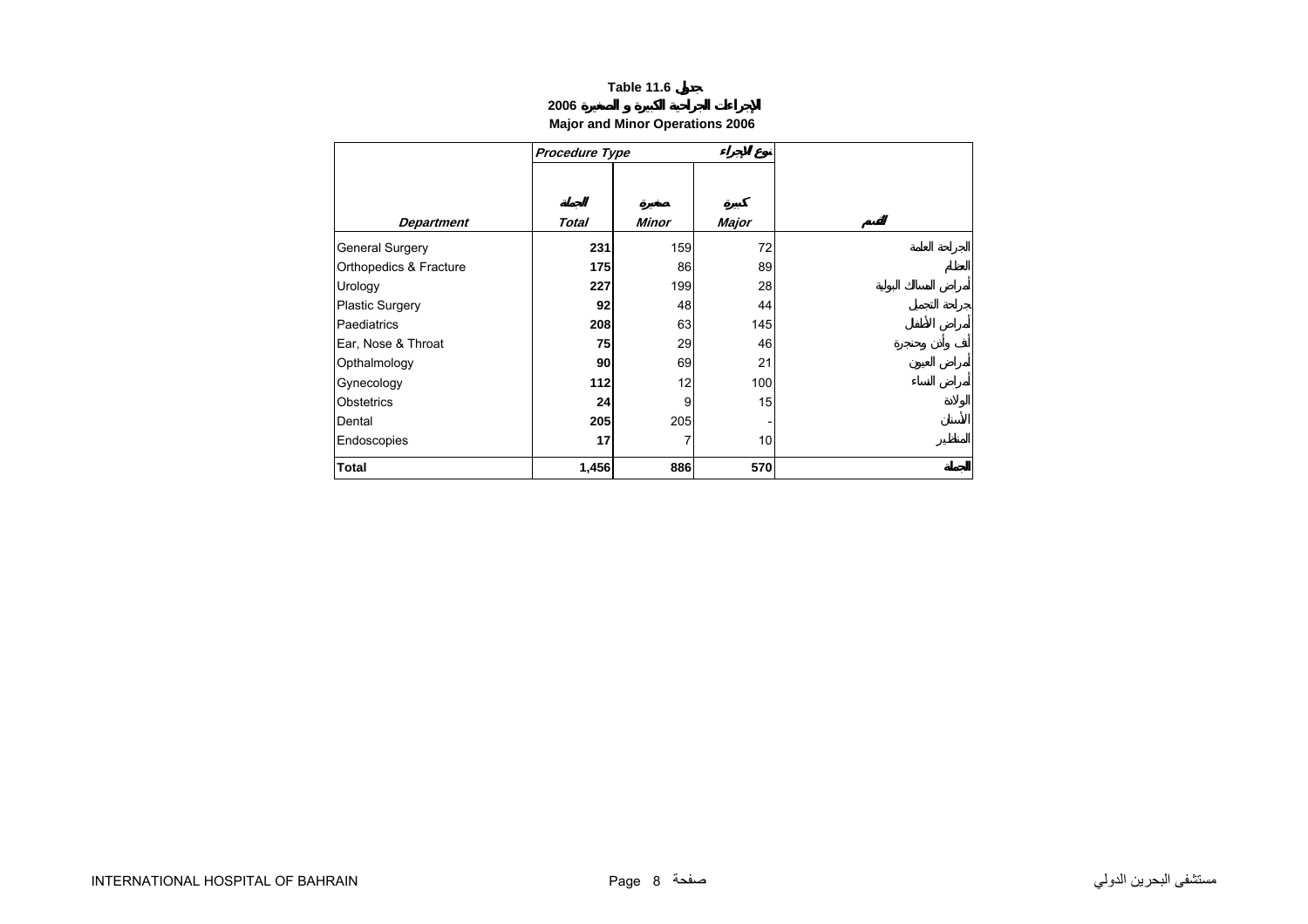**2006**

# **Dental Treatment by Type of Treatment, Nationality and Sex 2006**

<span id="page-7-0"></span>

|                          | <b>Total</b> |        |             | <b>Non-Bahraini</b> |        |             | <b>Bahraini</b> |        |                  |  |
|--------------------------|--------------|--------|-------------|---------------------|--------|-------------|-----------------|--------|------------------|--|
|                          |              |        |             |                     |        |             |                 |        |                  |  |
| <b>Type of Treatment</b> | Total        | Female | <b>Male</b> | Total               | Female | <b>Male</b> | <b>Total</b>    | Female | <b>Male</b>      |  |
| General treatment        | 304          | 145    | 159         | 124                 | 49     | 75          | 180             | 96     | 84               |  |
| Gum treatment            | 158          | 65     | 93          | 85                  | 34     | 51          | 73              | 31     | 42               |  |
| Nerve                    | 468          | 231    | 237         | 225                 | 103    | 122         | 243             | 128    | 115              |  |
| Surgical treatment       | 274          | 155    | 119         | 160                 | 89     | 71          | 114             | 66     | 48               |  |
| Filling                  | 1,595        | 804    | 791         | 793                 | 382    | 411         | 802             | 422    | 380              |  |
| Extraction               | 546          | 253    | 293         | 293                 | 141    | 152         | 253             | 112    | 141              |  |
| Denture                  | 210          | 118    | 92          | 130                 | 82     | 48          | 80              | 36     | 44               |  |
| <b>Orthodontics</b>      | 806          | 457    | 349         | 334                 | 165    | 169         | 472             | 292    | 180 <sup>1</sup> |  |
| <b>Total</b>             | 4,361        | 2,228  | 2,133       | 2,144               | 1,045  | 1,099       | 2,217           | 1,183  | 1,034            |  |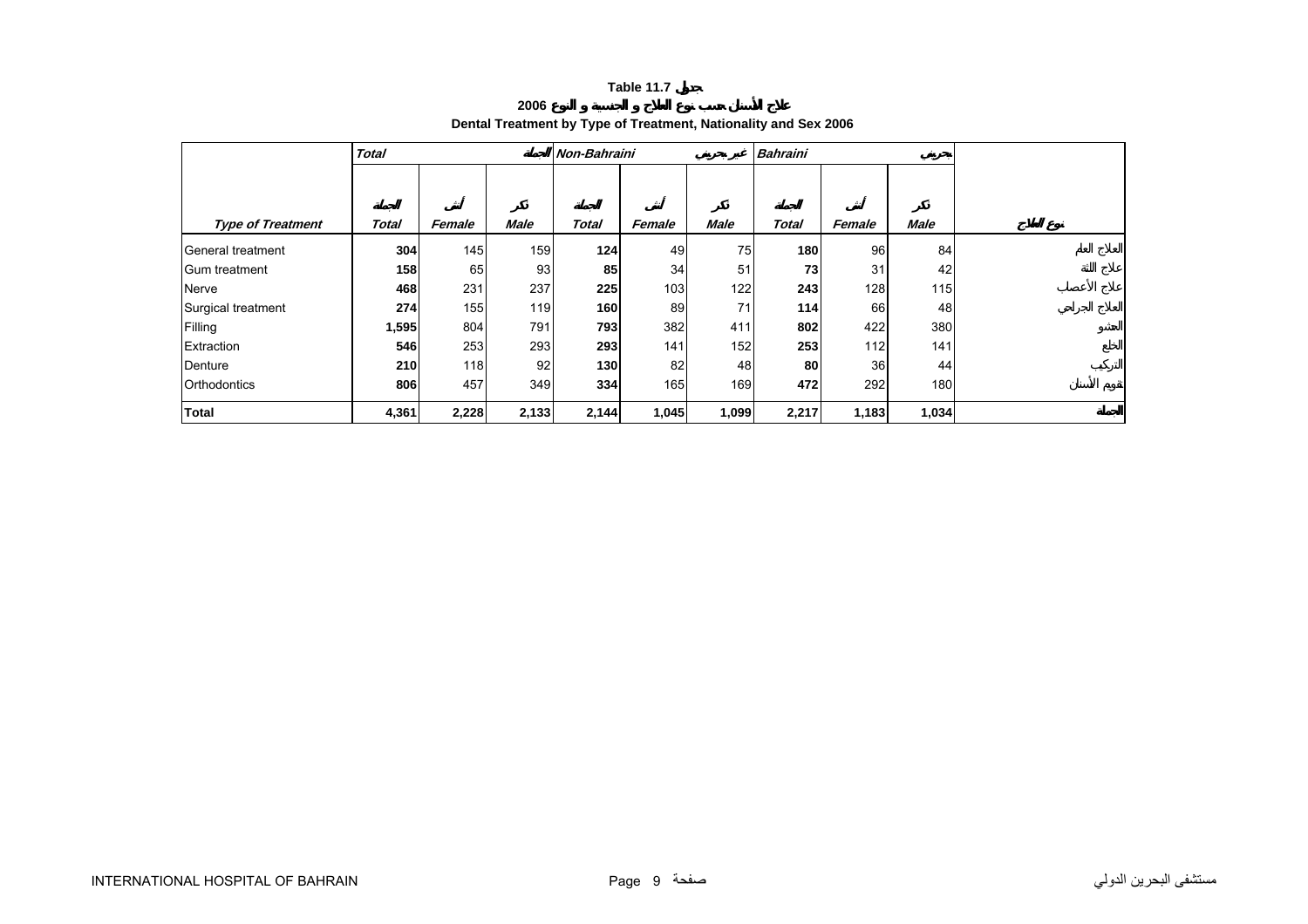**2006**

<span id="page-8-0"></span>

|              | <b>Total</b> |                   |              | $2 - 5$ years |                   |       | $1 - 2$ years |                          |              | <b>Below 1 year</b> |           |                                   |
|--------------|--------------|-------------------|--------------|---------------|-------------------|-------|---------------|--------------------------|--------------|---------------------|-----------|-----------------------------------|
|              |              |                   |              |               |                   |       |               |                          |              |                     |           |                                   |
|              |              |                   |              |               |                   |       |               |                          |              |                     |           |                                   |
|              | Non-         |                   |              | Non-          |                   |       | Non-          |                          |              | Non-                |           | Type of vaccine                   |
| <b>Total</b> |              | Bahraini Bahraini | <b>Total</b> |               | Bahraini Bahraini | Total |               | <b>Bahraini</b> Bahraini | <b>Total</b> | <b>Bahraini</b>     | Bahraini  |                                   |
|              |              |                   |              |               |                   |       |               |                          |              |                     |           | 1()<br><b>Hepatitis B/DPT/HIB</b> |
|              |              |                   |              |               |                   |       |               |                          |              |                     |           | ( )                               |
| 152          | 37           | 115               |              |               |                   |       |               |                          | 152          | 37                  | 115       | Dose 1                            |
| 149          | 34           | 115               |              |               |                   |       |               |                          | 149          | 34                  | 115       | Dose 2                            |
| 176          | 45           | 131               |              |               |                   |       |               | $\overline{\phantom{a}}$ | 176          | 45                  | 131       | Dose 3                            |
| 150          | 50           | 100               |              |               |                   | 150   | 50            | 100                      |              |                     |           | Booster 1 dose                    |
| 28           | 12           | 16                | 28           | 12            | 16                |       |               |                          |              |                     |           | Booster 2 dose                    |
|              |              |                   |              |               |                   |       |               |                          |              |                     |           |                                   |
|              |              |                   |              |               |                   |       |               |                          |              |                     |           | Poliomyelitis                     |
| 155          | 37           | 118               |              |               |                   |       |               |                          | 155          | 37                  | 118       | Dose 1                            |
| 156          | 36           | 120               |              |               |                   |       |               |                          | 156          | 36                  | 120       | Dose 2                            |
| 162          | 43           | 119               |              |               |                   |       |               |                          | 162          | 43                  | 119       | Dose 3                            |
| 150          | 45           | 105               |              |               |                   | 150   | 45            | 105                      |              |                     |           | Booster 1 dose                    |
| 73           | 24           | 49                | 73           | 24            | 49                |       |               |                          |              |                     |           | Booster 2 dose                    |
|              |              |                   |              |               |                   |       |               |                          |              |                     |           | Mumps, Measles, Rubella           |
| 204          | 73           | 131               |              |               |                   | 204   | 73            | 131                      | <b>NA</b>    | <b>NA</b>           | <b>NA</b> | Dose 1                            |
| 93           | 19           | 74                | 93           | 19            | 74                |       |               |                          | <b>NA</b>    | <b>NA</b>           | <b>NA</b> | Dose 2                            |
|              |              |                   |              |               |                   |       |               |                          |              |                     |           |                                   |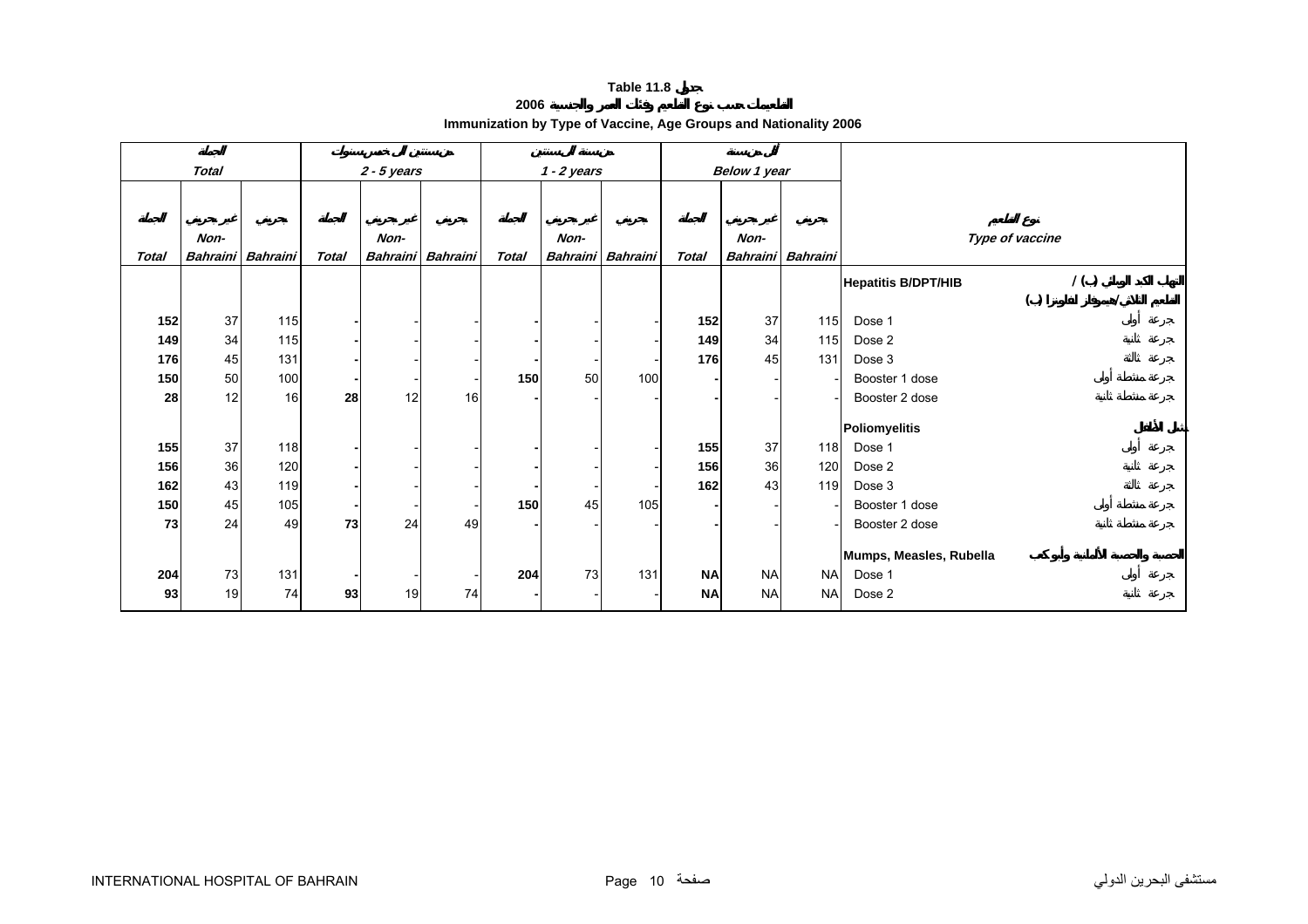| Table 11.9                   |
|------------------------------|
| 2006 - 2002                  |
| Laboratory Tests 2002 - 2006 |

<span id="page-9-0"></span>

| <b>Type of Test</b>                     | 2006   | 2005   | 2004   | 2003   | 2002   |
|-----------------------------------------|--------|--------|--------|--------|--------|
| Clinical chemistry of blood             | 30,934 | 21,452 | 15,826 | 11,213 | 10,348 |
| Clinical chemistry of other body fluids | 4,960  | 2,773  | 3,839  | 4,181  | 2,979  |
| Chemical function tests                 | 1,961  | 1,786  | 2,634  | 8,361  | 1,623  |
| Endocrine function tests & enzymes      | 2,029  | 2,368  | 5,106  | 2,720  | 3,207  |
| Microbiology                            | 8,105  | 929    | 7,142  | 6,169  | 4,747  |
| Serology & immunology                   | 8,724  | 13,187 | 5,235  | 3,486  | 2,657  |
| Mycology & parasitology                 | 3,043  | 7,117  | 1,764  | 1,572  | 1,125  |
| Hematology                              | 21,849 | 14,841 | 14,141 | 7,111  | 9,962  |
| General pathology                       | 1,386  | 929    | 1,153  | 1,855  | 1,510  |
| Other laboratories tests                | 4,540  | 7,273  | 328    | 4,181  | 1,914  |
| <b>Total</b>                            | 87,531 | 72,655 | 57,168 | 50,849 | 40,072 |

**2006**

**Radiology Procedures 2006**

| <b>Type of Test</b>                                            | 2006         | 2005            | 2004                  | 2003                   | 2002                 |
|----------------------------------------------------------------|--------------|-----------------|-----------------------|------------------------|----------------------|
| Plain & general radiography<br>Radiography with contrast media | 8,809<br>148 | 11,041<br>3,658 | $\cdots$<br>$\ddotsc$ | $\cdot$ .<br>$\cdot$ . | $\cdots$<br>$\cdots$ |
| <b>Total</b>                                                   | 8,957        | 14,699          | $\cdots$              | $\cdots$               | $\cdots$             |